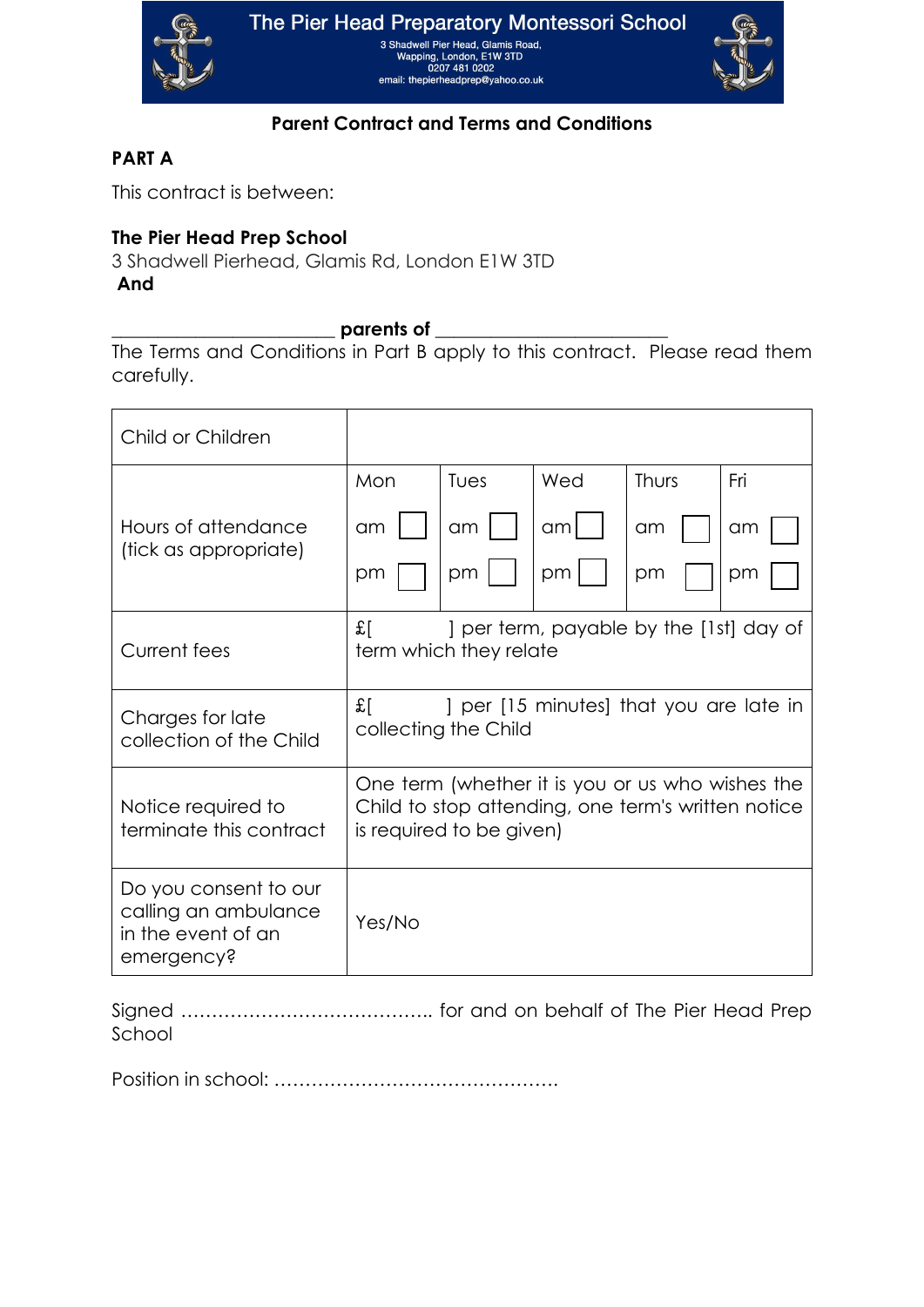| Signed - (both parents/carers to sign)                                                                                             |
|------------------------------------------------------------------------------------------------------------------------------------|
|                                                                                                                                    |
|                                                                                                                                    |
| <b>Agreement for payment of fees</b>                                                                                               |
|                                                                                                                                    |
|                                                                                                                                    |
| Person responsible for payment of fees                                                                                             |
|                                                                                                                                    |
|                                                                                                                                    |
|                                                                                                                                    |
|                                                                                                                                    |
| Telephone:                                                                                                                         |
|                                                                                                                                    |
|                                                                                                                                    |
|                                                                                                                                    |
| I hereby agree to pay the fees for the above child on the date they fall due                                                       |
| Date                                                                                                                               |
| Preferred payment method (circle):                                                                                                 |
| <b>Direct Debit</b><br>Cheque<br>Cash<br>Other - specify<br>Childcare vouchers/ Tax<br><b>Credit Card</b><br><b>Free Childcare</b> |

# **PART B – TERMS AND CONDITIONS**

- 1. **Definitions**
	- 1.1 The definitions below apply in these terms and conditions.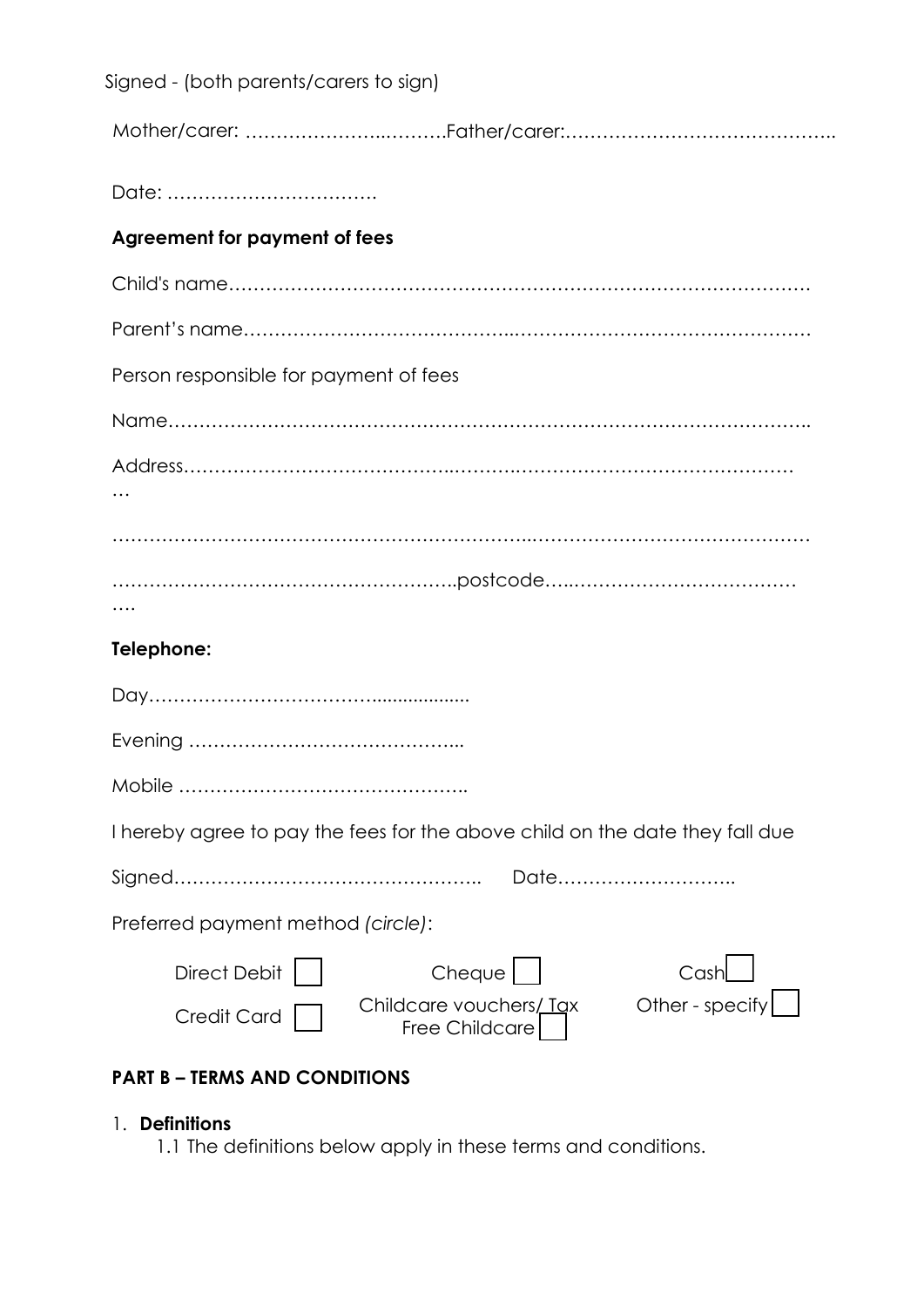- **"Child"** the child or children who are named in Part A;
- **"You"** the person, firm or company who purchases Services from us;
- **"Services"** the services of a school during the days or half days indicated in Part A (\*excluding bank and public holidays) together with any other services which we provide, or agree to provide, to you;
- **"Us"** the school named in Part A.
- 1.2 A reference to **writing** or **written** includes faxes but not email.
- 1.3 Any requirement in this contract for either party not to do something includes an obligation on that party not to allow that thing to be done.

# 2. **Formation of the contract**

- 2.1 A contract for the Services will be formed between you and us once you have given us a signed, fully completed, registration form [and a £ **[insert amount]** booking fee], and we have confirmed to you [in writing] that your application for a place has been successful.
- 2.2 These terms and conditions govern the contract between you and us for the Services. No other terms apply unless they are in:
	- 2.2.1 A handbook issued to you by us,
	- 2.2.2 A policy issued to you by us,
	- 2.2.3 A letter that is signed by both you and us.
- 2.3 In the case of any uncertainty as to which terms apply, these terms and conditions will apply.

# 3. **Duration of the contract**

- 3.1 The contract shall last until it is terminated by either you or us giving to the other, in writing, at least one [full terms notice]
	- 3.2 You are liable for the fee during the notice period. If you fail to give proper notice, you may lose your deposit and/or registration fee.

# 4. **Suspension of the Services**

The Services may be suspended (meaning the Child is temporarily not able to attend the school) in the circumstances set out in our Critical Incident Policy or in the circumstances set out in clause 19. If the Services are suspended for a period of more than one month, either of us may terminate the contract by giving the other one month's written notice.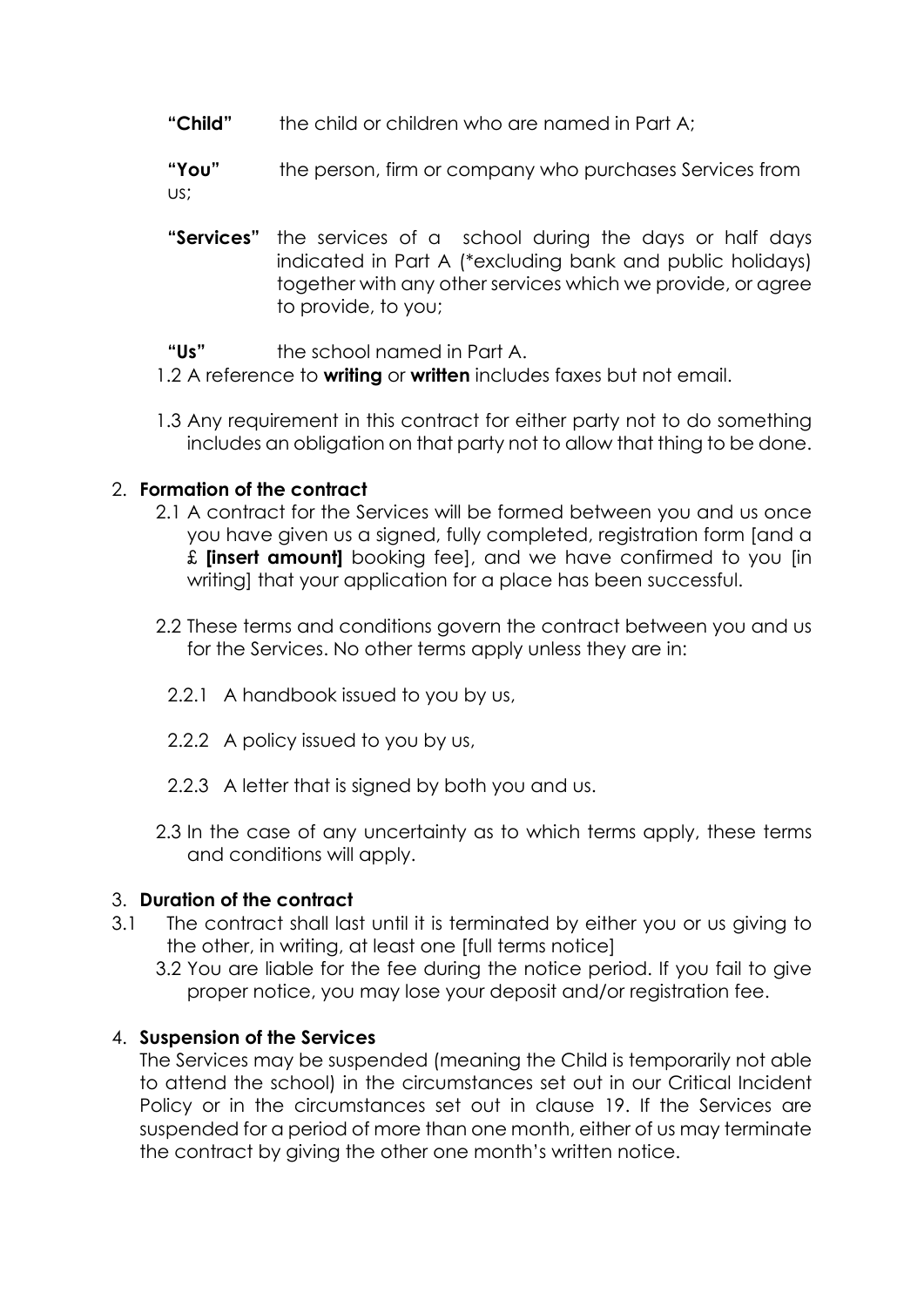# 5. **Our Obligations**

- 5.1 We will use all reasonable efforts to provide the Services to you, in accordance in all material respects with these terms and conditions and any other documents referred to in 2.2 above.
- 5.2 We welcome staff and children from many different backgrounds and ethnic groups. Human rights and freedoms are respected and we will do all that is reasonable to ensure that our culture, policies and procedures are made accessible to children who have disabilities and to comply with their social and moral obligations under the Special Educational Needs and Disability Act 2001 or Equality Act 2010 in order to accommodate the needs of children, applicants and members of staff who have disabilities for which, after reasonable adjustments, we can cater adequately

5.3 If we determine, in our sole discretion (after appropriate and reasonable analysis) that reasonable adjustments cannot be made for a Child and as such we cannot continue to adequately provide for that Child (or admit them as the case may be) then the we shall be permitted to request that you to withdraw the Child without being charged fees in lieu of notice.

# 6. **Your obligations**

- 6.1 You shall: Co-operate with us; Provide to us such information as we may reasonably require about The Child (e.g. Any known medical condition, health problem, allergy, or diagnosed dietary requirement; Any prescribed medication; Any lack of any vaccination which the Child would ordinarily have by their age;Any family circumstances or court orders affecting the Child; Any concerns about the Child's safety; and Your contact details, and those of your authorised persons who may collect the Child.
- 6.2 You must (a) ensure that these details are accurate and (b) keep these details up-to-date, by promptly informing us in writing whenever they change.As regards arrivals and departure of a child, please refer to the school's Arrivals and Departures Policy. Please ask for a copy of it if necessary.
- 6.3 If our performance of our obligations under the contract is prevented or delayed by anything you do (or fail to do), we shall not be liable.
- 6.4 You shall not employ (or attempt to employ) any member of our staff without our consent, until six months from the end of this contract.

# **7. Charges and payment**

- 7.1 You shall pay the charges as set out in Part A.
- 7.2 Charges are due even if the Child is absent.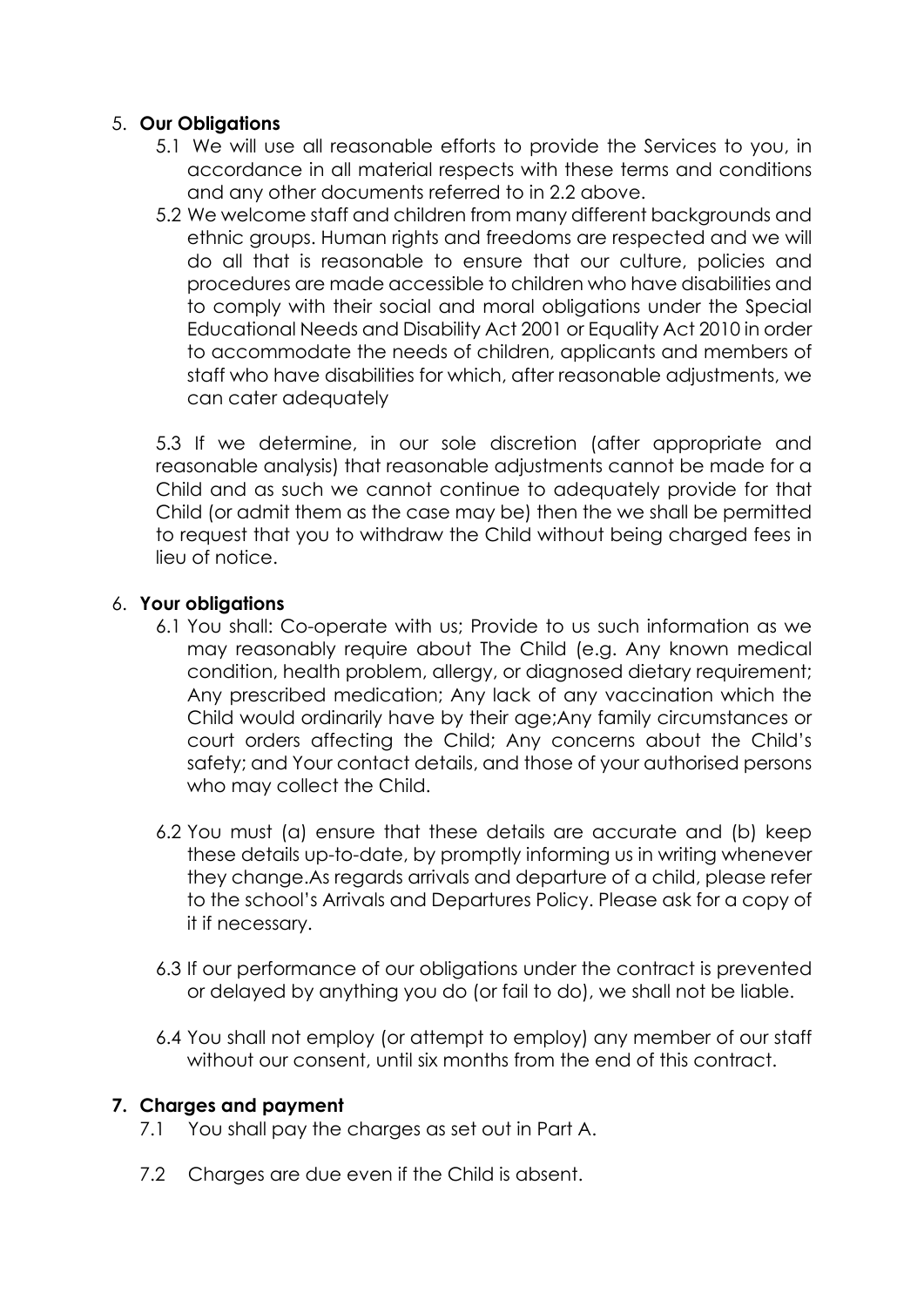- 7.3 We [will] OR [will not] charge for bank holidays and/or staff training days.
- 7.4 VAT is not charged on school fees (school provision is an exempt supply for VAT purposes).
- 7.5 The quoted charges are per Child, per core day (9 hours per session) and include lunch and tea.
- 7.6 Extra hours (or parts of an hour) will be charged for (at the ruling rate) and must be booked and paid for at least 24 hours in advance.
- 7.7 The charges must be paid monthly in advance, by the last working day of the month.
- 7.8 All payments must normally be made by direct debit or childcare vouchers. We may agree to payment by cash, cheque or major credit/debit card, but it is your responsibility to obtain a receipt from the school manager as proof of payment. No payment shall be deemed to have been made until it is cleared into our bank account. If a cheque bounces, or payment fails, we may charge a reasonable administration fee.
- 7.9 We may increase our charges once per year. We will give you written notice of any such increase three month before the proposed date of increase.
- 7.10 Without restricting any other legal right that we may have, if you fail to pay us on time, we may:
	- 7.10.1 Make an interest charge of up to 1.5% per cent per month or part month on late payment. Unless otherwise notified to you in writing, interest shall accrue on a daily basis from the due date until the date of actual payment of the overdue amount, whether before or after judgment. You must pay us the interest together with the overdue amount. In addition we will be entitled to recover from you the full amount of our administrative and other costs incurred in recovering any unpaid sum including legal costs and disbursements on an indemnity basis.
	- 7.10.2 Charge you a reasonable administration fee of £60
	- 7.10.3 Suspend all Services until payment has been made in full, which will include the suspension of the Child, or even terminate the contract permanently.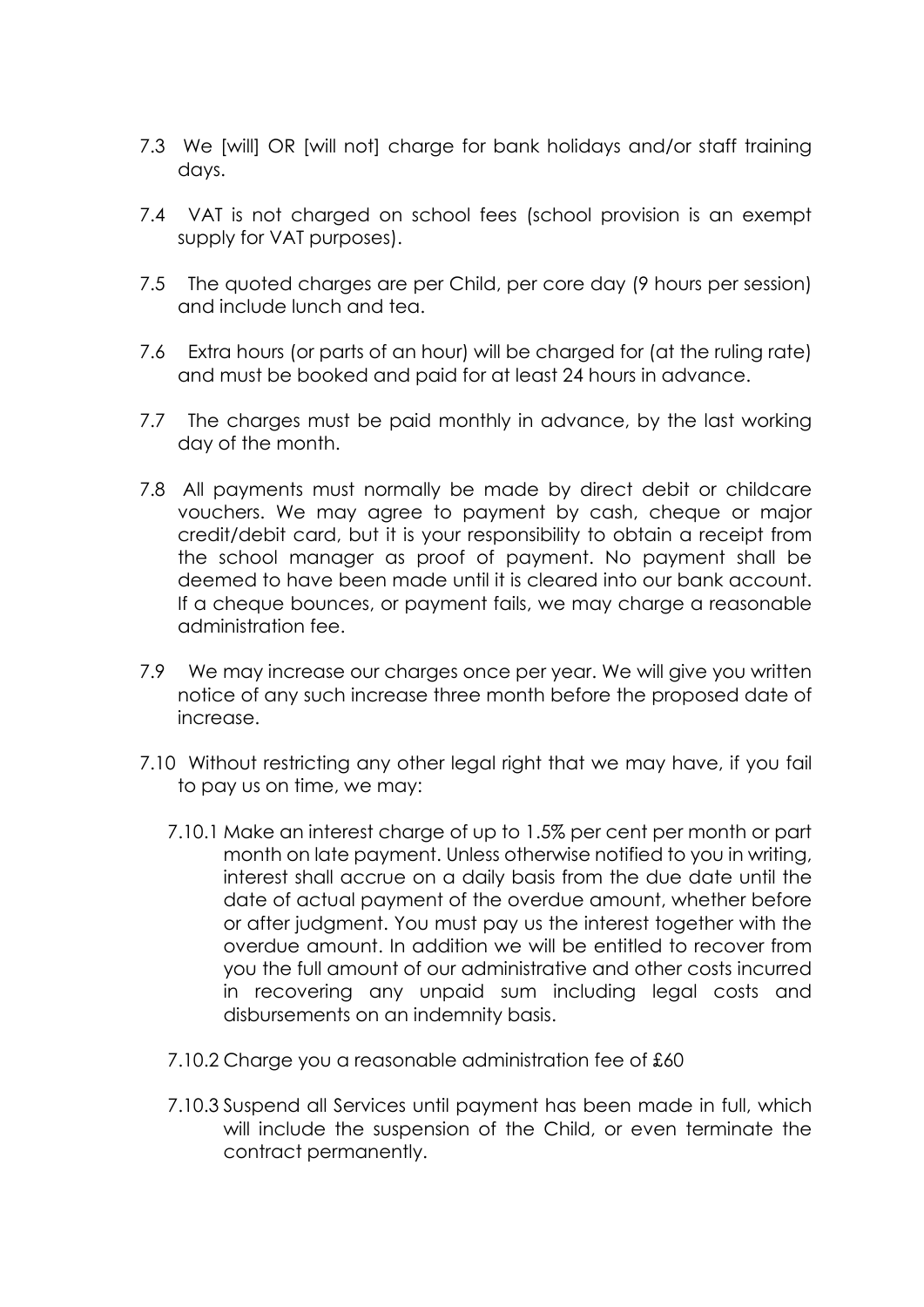7.11 If you owe us any money, and make a claim against us, we may set off what you owe us against what you are claiming from us.

### **8. Reducing sessions**

You are required to give us one month's written notice of a reduction in the number of sessions you require.

### **9. Free school education**

- 9.1 If you wish to take up your free school education, you are required to complete and sign a Parental Declaration on a [three-monthly] OR [termly] basis, detailing how and when you will take up the free sessions.
- 9.2 Our charges will not be made in respect of the free sessions as detailed in the Parental Declaration, but we are entitled to make a reasonable charge for meals or additional activities provided during any free session. Meals are charged at the rate of £3.55 per meal.

### **10.Welfare of the Child**

- 10.1 We will do all that is reasonable to safeguard and promote the Child's welfare and to provide care to at least the standard required by law and often to a much higher standard.
- 10.2 We will respect the Child's human rights and freedoms which must however, be balanced with the lawful needs and rules of our school and rights and freedoms of others.
- 10.3 Your consent to such physical contact as may be lawful accord with good practice, and be appropriate and proper for teaching and instruction and for providing comfort to a Child in distress, or to maintain safety and good order, or in connection with the Child's health and welfare.
- **10.4** [Parents of Children who are not potty trained must provide disposable nappies]

#### **10.5**

- 10.6 [Parents should provide sealed formula milk for bottle feeding babies. Bringing in and storing made-up formula milk may increase the chance of a baby becoming ill and should be avoided]. OR [We provide all formula milk for bottle feeding babies].
- 10.7 Labelled mother's breast milk will be stored in the fridge and an area will be made available for mothers to breast feed their babies or express milk should they need to do so.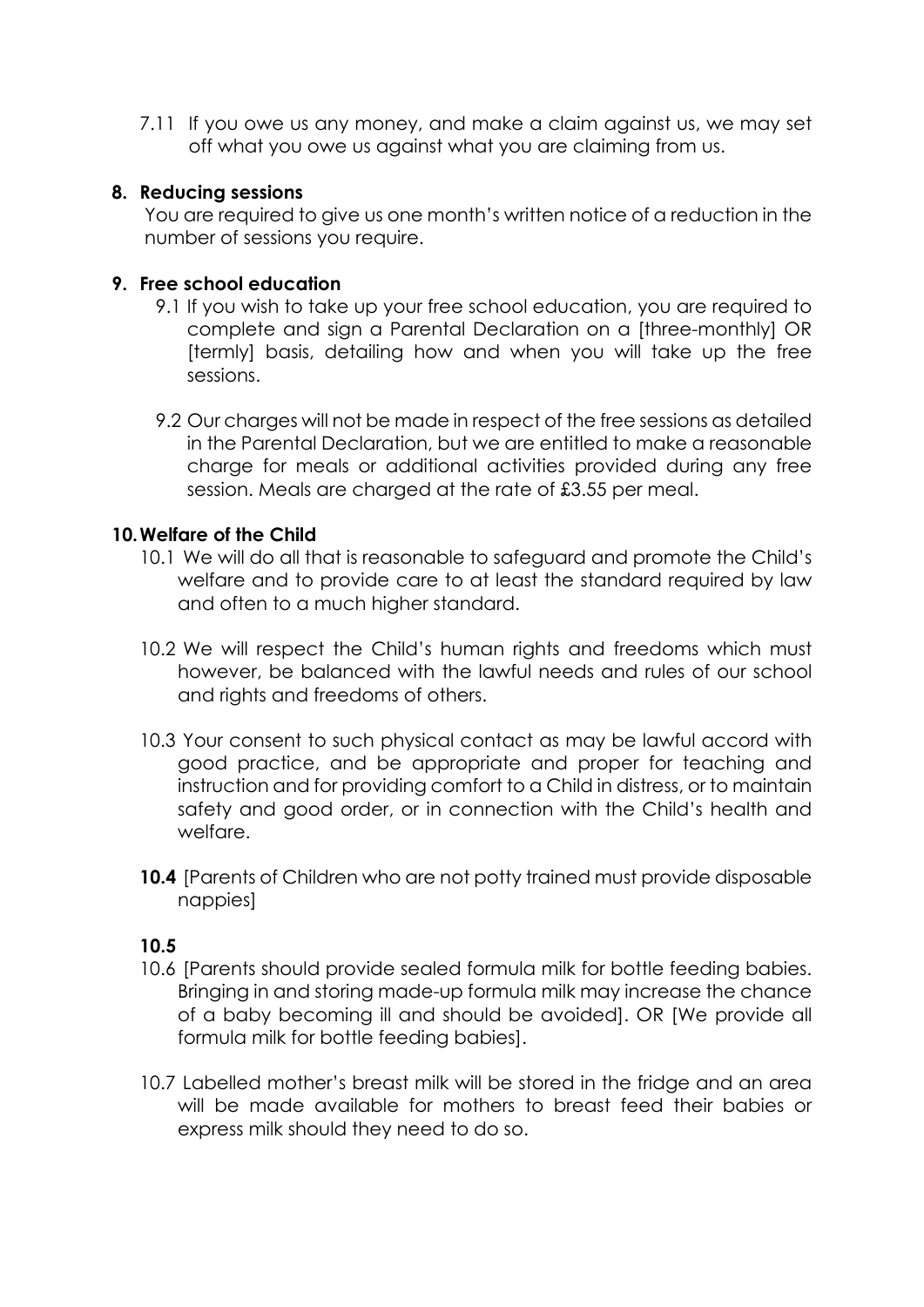- 10.8 As regards behaviour management techniques and sanctions, please refer to the school's Promoting Positive Behaviour Policy. Please ask for a copy of it if necessary.
- 10.9 The school uses emergency procedures for accidents, evacuations, incidents and allergic reactions, please refer to the individual policies and procedures and ask for a copy where required.

### **11.Health and medical matters**

- 11.1 If the Child becomes ill during the school session the school manager will contact you or the emergency contact indicated on the registration form. You must inform us immediately of any changes to these contact details. If your child requires urgent medical attention while under our care, we will if practicable attempt to contact you and obtain your prior consent. However, should we be unable to contact you we shall be authorised to make the decision on your behalf should consent be required for urgent treatment recommended by a doctor (including anaesthetic or operation, or blood transfusion) unless you have previously notified us you object to blood transfusions)).
- 11.2 If the Child is suffering from a communicable illness, he/she should not be brought to the school until such time as the infection has cleared. A full copy of our infection control policy is available from the school manager. Please refer to the illness/communicable disease list supplied in your information on minimum periods of exclusion from the school.
- 11.3 You must notify the school manager if the Child is absent from the school through sickness.
- 11.4 If the Child has been sent home from the school because of ill health, he/she will not be re-admitted for at least 24 hours. If the Child is prescribed antibiotics, he/she will not be allowed to return to the school for 48 hours.
- 11.5 As regards medication, and the administration of it to a Child, please refer to the school's Medication Policy. Please ask for a copy of it if necessary.
- 11.6 Please also see clause 6.1.2 on matters we need to be informed about.

#### **12.Food/dietary requirements**

12.1 We will work with you to provide suitable food for your Child, if they have a special dietary requirement or any allergies as diagnosed by a doctor or dietician. All reasonable care will be taken to ensure that a Child does not come into contact with certain foods with support from parents and external professionals should the need arise.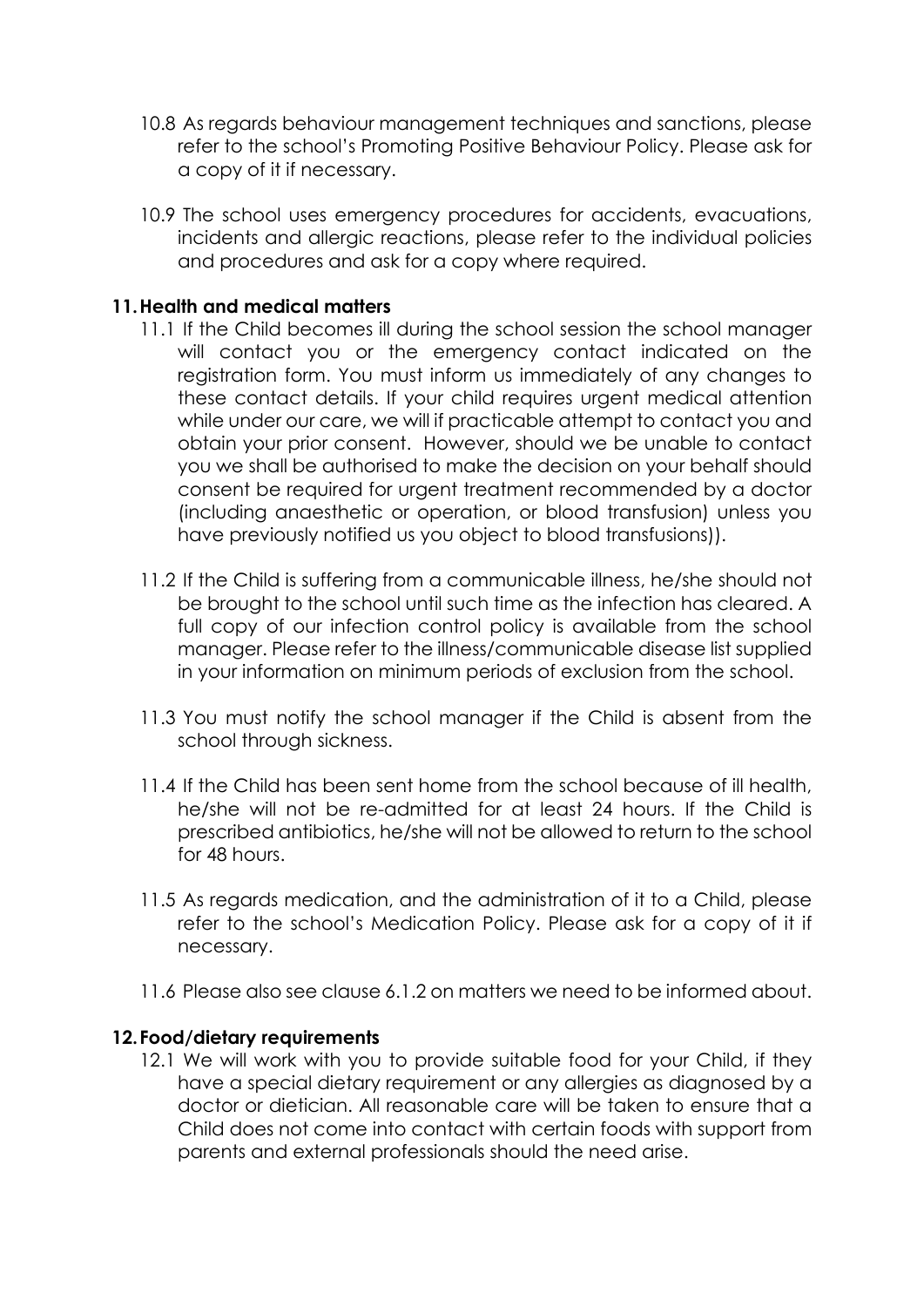- 12.2 Menus will be displayed for inspection, and parents and children will be able to feed into the review of these.
- 12.3 No packed lunches supplied by parents for after school/holiday club Children will be heated up by us.

### **13.Reporting of neglect or abuse**

We have an obligation to report to the relevant authorities any suspicions we have that your Child has suffered neglect or abuse, and where necessary we may do so without your consent and/or without informing you.

#### **14.Limitation of liability**

- 14.1 This clause sets out our (and our employees', agents', consultants' and subcontractors') liability to you in respect of the contract (including any breach of it, any statement we make to you about it, our termination of it).
- 14.2 All terms implied by law are, to the fullest extent permitted by law, excluded or deleted from the contract.
- 14.3 Nothing in these terms and conditions in any way limits our liability for fraud, or for death or personal injury resulting from negligence.
- 14.4 We shall not be liable for:
	- 14.4.1.1 Any loss or damage to any toys, equipment or bags, clothing etc. you may bring into our school;
	- 14.4.1.2 Loss of any profits, or consequential loss; or any other indirect loss; and
- 14.5 Subject always to clause 14.3, our total liability (in contract, tort including negligence or breach of statutory duty, or otherwise) shall be limited to cumulative price paid by you for the Services over the course of the contract.

#### **15.Data protection**

- 15.1 You agree that details of your name, address and payment record may be submitted to a credit reference agency, and personal data will be processed by and on behalf of us in connection with the Services.
- 15.2 We may take photographs and/or videos of your Child for promotional or training purposes only. If you do not wish for your Child to be included in such photographs or videos, please inform us by completing the 'permission form' given to you on enrolment, or by writing to the school manager.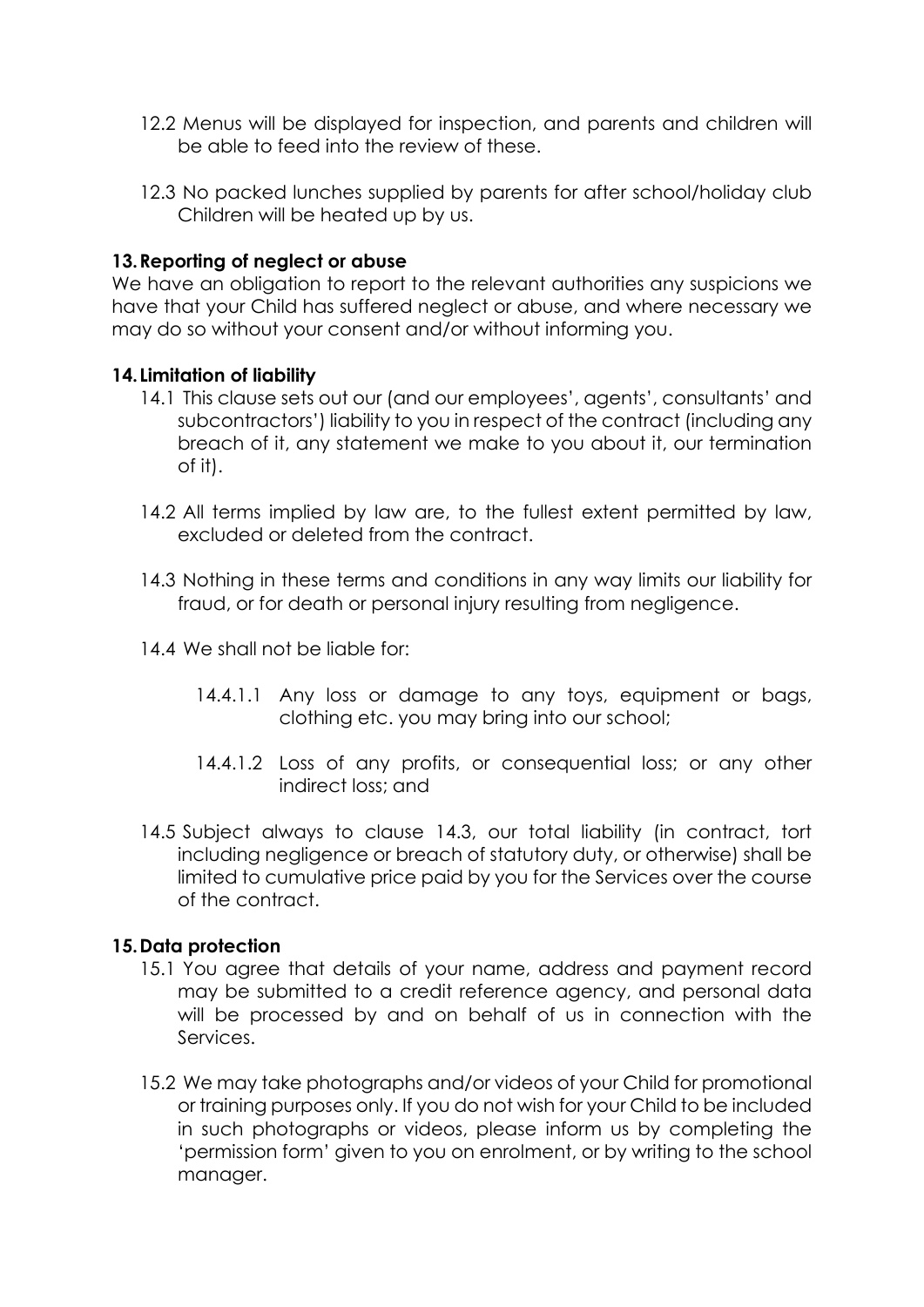15.3 Any personal data related to You or your Child will be dealt with in accordance with our privacy notice, which can be found at [Insert details of website or place where the privacy notice can be found].

# **16.Security**

Parents are welcome to visit the school, but we will not admit anyone without prior notification. It is your responsibility to ensure that we are aware of who will be collecting your Child. No Child will be allowed to leave the building with any person who has not been notified as an authorised person to collect the Child on your behalf.

# **17.Complaints and concerns**

Please address any complaint or concern to the supervisor in charge, in the first instance, and if the matter is not resolved within a reasonable period, please refer it to the school manager. Please also refer to our complaints and compliments policy which shall apply to any complaints received by us.

### **18.Termination for breach of contract, or bankruptcy/insolvency**

- 18.1 Without restricting any other legal rights which the parties may have, either party may terminate the contract without liability to the other immediately on giving written notice to the other if:
	- 18.1.1 The other party fails to pay any amount due under the contract on the due date for payment and remains in default for [10] days or more; or
	- 18.1.2 The other party commits a material breach of any of the terms of the contract and (if such a breach is capable of being remedied) fails to remedy that breach within 30 days of that party being notified in writing of the breach; or
	- 18.1.3 The other party suspends, or threatens to suspend, payment of its debts or is unable to pay its debts as they fall due or admits inability to pay its debts or is deemed either unable to pay its debts or as having no reasonable prospect of so doing, in either case, within the meaning of section 268 of the Insolvency Act 1986.
- 18.2 On termination of the contract for any reason:
	- 18.2.1 You shall immediately pay all of our outstanding unpaid invoices and interest and, in respect of Services supplied but for which no invoice has been submitted, we may submit an invoice, which shall be payable immediately on receipt; and
	- 18.2.2 Any clause in these terms and conditions which implicitly is intended to survive termination shall continue in force.